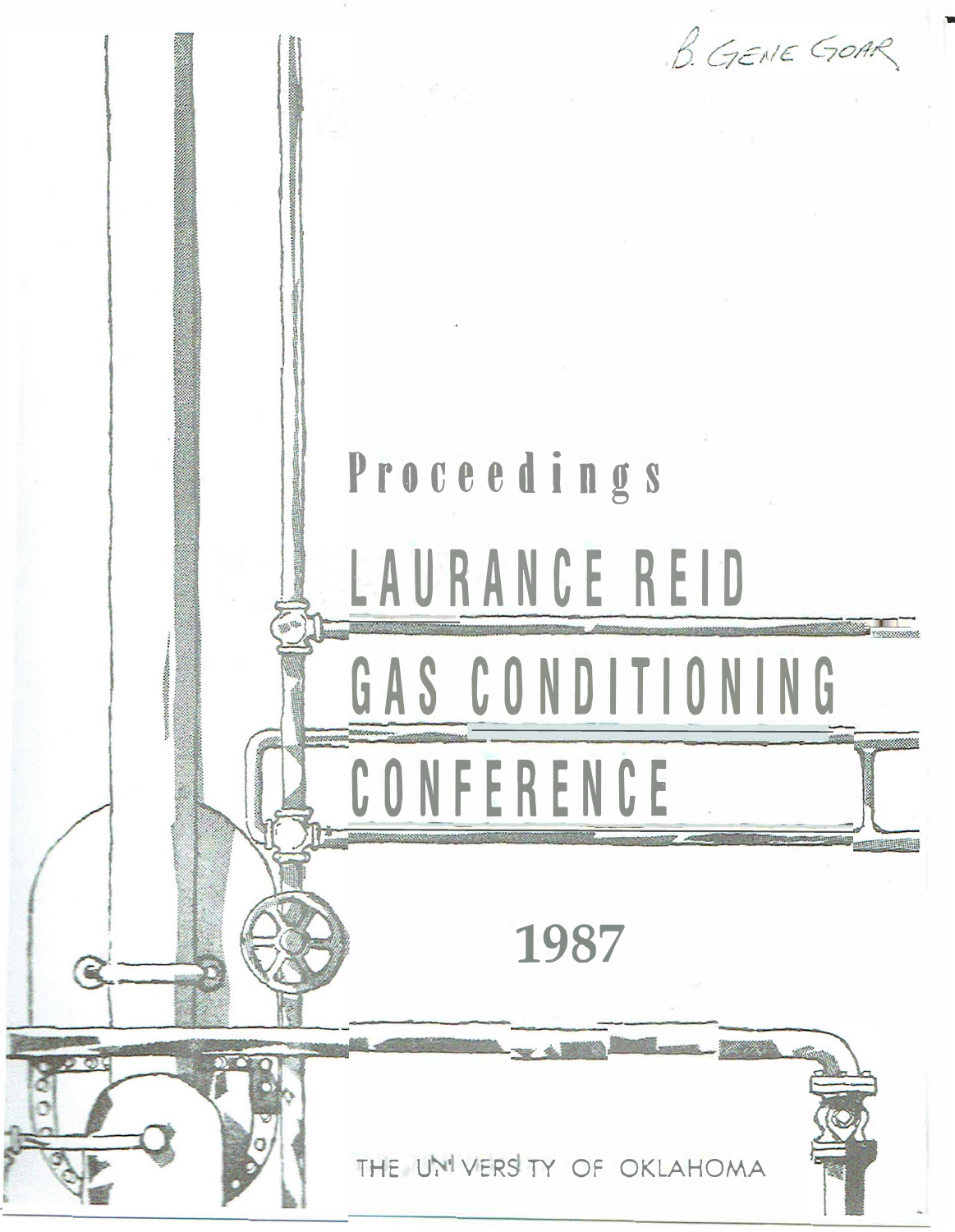## FORWORD

The thirty-seventh annual Laurance Reid Gas Conditioning Conference was held at the Oklahoma Center for Continuing Education on the Norman Campus of the University of Oklahoma on March  $2 - 4$ , 1987 with 176 registrants and speakers attending. The program consisted of twelve papers and an afternoon of workshop discussion led by J. P. Herrin, J. P. Herrin and Associates, San Antonio, Texas and Kenneth F. Butwell, Union Carbide Corporation, Tarrytown, New York. Our sincere thanks are extended to the speakers, moderators and many registrants who made substantial contributions to exchange of information that was experienced at all sessions.

The principal speaker at the conference dinner was Dr. Frank Horton President of the University of Oklahoma. His topic "Industrial Application of Energy Center Research" was well received and reflected the appreciation of the University for the efforts and dedication of the late Laurance Reid, founder of the conference.

÷

 $\sim$ 

 $\mathcal{D}_{2}$ 

The death of Laurance Reid in October 1986 came as a severe shock and sense of loss to all of his countless friends, in the gas industry. Mr. Charles R. Perry a former student of Laurance Reid and personal friend presented an excellent tribute to Laurance at the opening of the 37th annual conference. We have included the text of Charles Perry's talk in order to share with you a little of the character that made Laurance Reid an outstanding engineer, educator and humanitarian.

The arrangements for the conference and publication of these prodeedings were performed by William E. Kinnebrew and his<br>Continuing Engineering Education staff at the Center. Much Continuing Engineering Education staff at the Center. of the success of this meeting was due to their skill and efficient handling of the multitude of details that is often taken for granted. A special note of thanks to William E. Kinnebrew who retired from the Center June 30, 1987, however he will be retained on a consultant basis and will continue as a member of the Program Advisory Committee.

The 1988 conference will be held at the Oklahoma Center on March 7-9, 1988 and will present twelve - fourteen papers and a one half day workshop.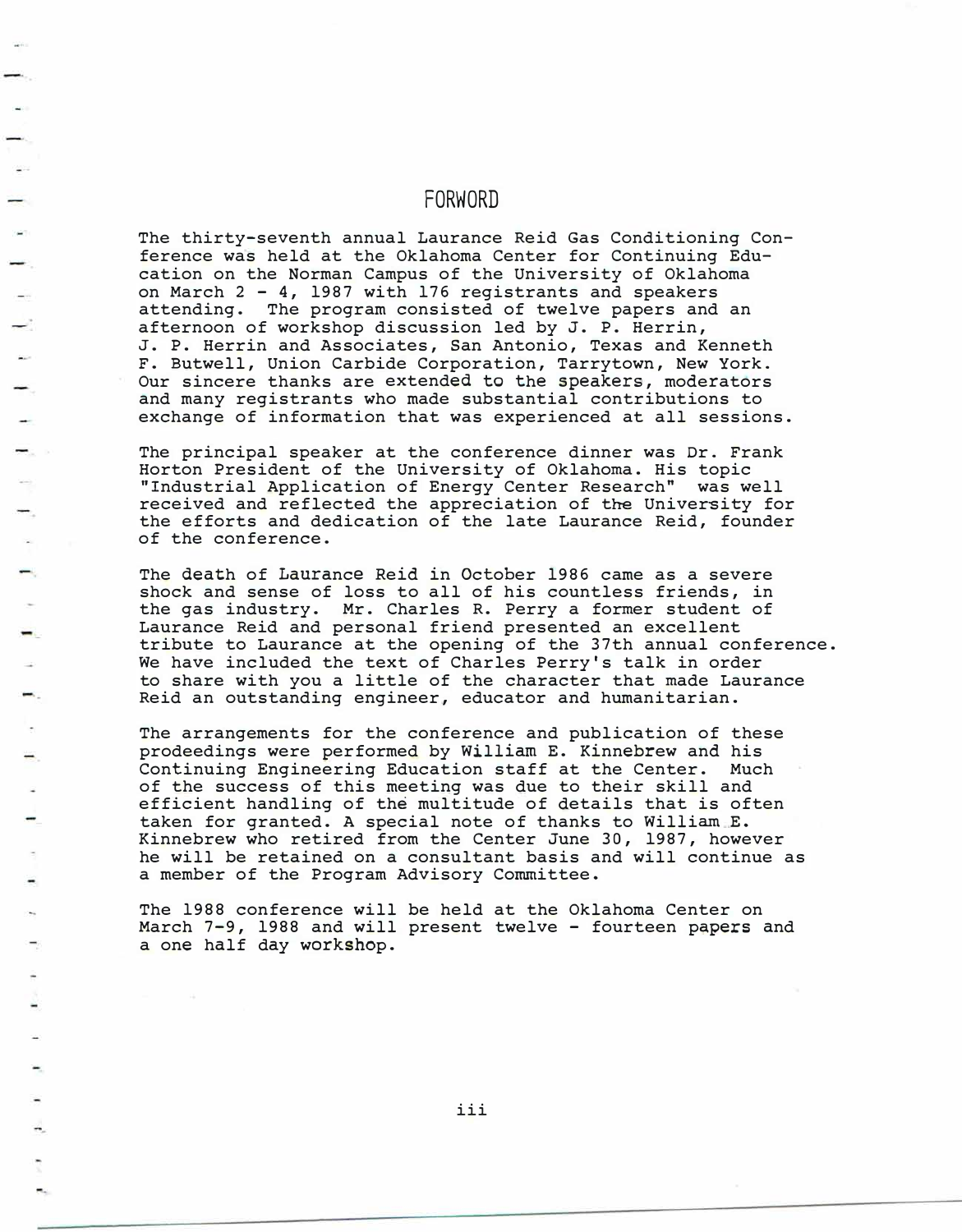## TRIBUTE TO LAURANCE REID PRESENTED AT THE LAURANCE S. REID GAS CONDITIONING CONFERENCE

## MARCH 1987

## BY CHARLES PERRY

I have been asked to say a few words about Laurance Reid and I would like to qualify this by saying that I am not giving a eulogy because Laurance Reid lives on today as far as I'm concerned. The first thing that I would like to say is that Laurance Reid was a different kind of guy than I have ever known. You start out with the spelling of his name. Every other Laurance that I know spells him name L-A-W-R-E-N-C-E. And most of the Reids that I know spell their name R-E-E-D. But Laurance was different, from the spelling of his name<br>on throughout his life and his career. on throughout his life and his career.

I first met Bud Reid as Professor Reid in 1949 when I was a sophomore in Chemical Engineering here at the University of Oklahoma. It was some years later before I even knew that he had a nickname "Bud" because I'd always called him Professor Reid and all I knew was Professor Laurance Reid.

Now back in that time that I am talking about during the era that I went to school here, the Chemical Engineering Department was headed by a fellow by the name of Doc Huntington. We had Laurance Reid, John Campbell, as many of you may know, and Mark Townsend, and both John and Mark were receiving their PhDs that year and both were teaching. The school had already established its name in gas processing and I guess that some of us who attended the University of Oklahoma might not have learned a lot about other parts of Chemical Engineering but we sure did know the gas business when we left this school at that time. This probably had more influence on my entering the gas business in the first place and certainly Laurance Reid was probably the key factor there. That legacy has stuck with me and many more like me even today.

Bud Reid was born in Iowa, he attended Rice University for a short period of time, and then he received his Bachelor's Degree at Iowa State in 1931. He worked some in between and then he received his Masters at the University of Oklahoma in 1937. Now early in his career, and I'm talking about prior to World War II, Bud became very interested in deep high pressure gas condensate reservoirs. As a result he became concerned about the hydrate formations which you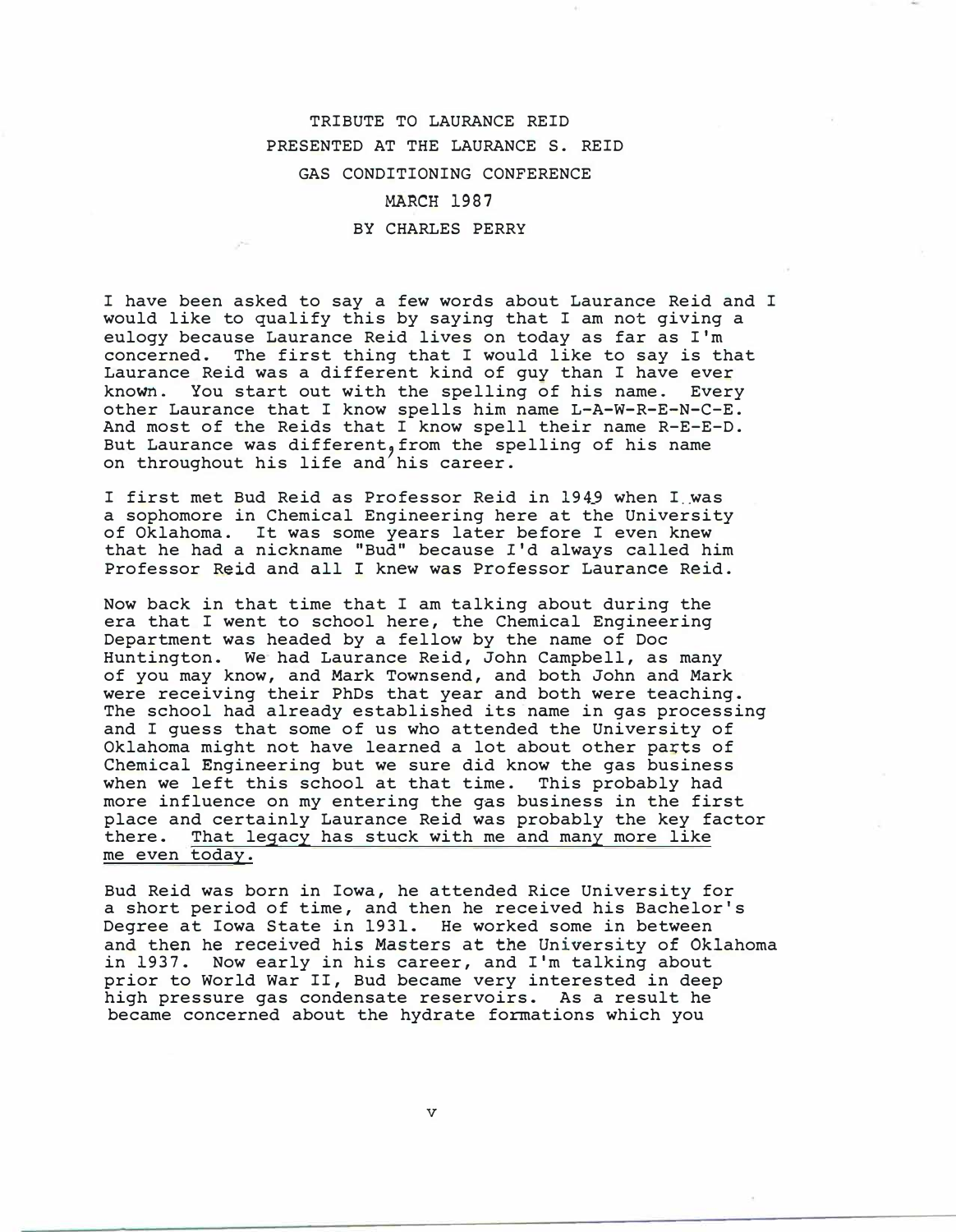**normally run into when you have a high pressure gas well and he became interested in the removal of all types of contaminants in high pressure gas. At this time he was serving as Assistnt Chier Engineer for Southern Natural Gas Company of Birmingham. It was in this period of time, and I don't know exactly when, but Bud Reid coined the phrase "gas conditioning" which refers to the removal of contaminants from gas and that phrase has stuck with us today into this conference.** 

-

-

-

<u>a - André André André André André André André André André André André André André André André André André André André André André André André André André André André André André André André André André André André André A</u>  $\overline{\phantom{0}}$ 

----

-

-

 $\overline{\phantom{a}}$ 

-

-

 $\epsilon$ 

-

,.-; I ·-

**He had several accomplishments during that time. He was one of the first people to recognize the advantages of using high pressure short-cycle gas adsorption units for both the removal of water and natural gasoline. He was probably one of the first people to use glycol injection for low temperature processes. But even more important, he became intrigued and interested in a new compound that was rarely seen outside of a laboratory called triethylene glyco�. And that became a basis for several of the accomplishments he did in the years to come.** 

**In 1940, he turned to teaching here at the University of Oklahoma starting as an Associate Professor in Chemical Engineering. He continued that work on the gas conditioning processes such as the small package dehydration unit, the automatic switching systems for quick cycle adsorption units, and later he worked on processes to provide super dry or high purity glycol. In 1949 he collaborated with Dr. Huntington in writing the book, Natural Gas and Natural Gasoline which became a part of the prestigious McGraw Hill Chemical Engineering Series. In fact Bud wrote the chapters regarding gas dehydration in that book. But the thing that stuck in my mind more was what he did in 1950 where he collaborated with two graduate students, E. L. McCarthy and W. L. Boyd. They furnished the first extensive correlation of natural gas hydrates, hydrate temperatures, and pressures. I know I've used my curve, the Boyd,McCarthy, Reid Hydrate Curve, even today to figure out what a hydrate temperature is in gas.** 

**In 1952, Bud joined with Mark Townsend in developing the Townsend Process which is a process for the removal of hydrogen sulfide and conversion into elemental sulfur in one step. And while that process probably never did achieve commercial success, it was the forerunner of several processes that are working today and got us started in the right direction.**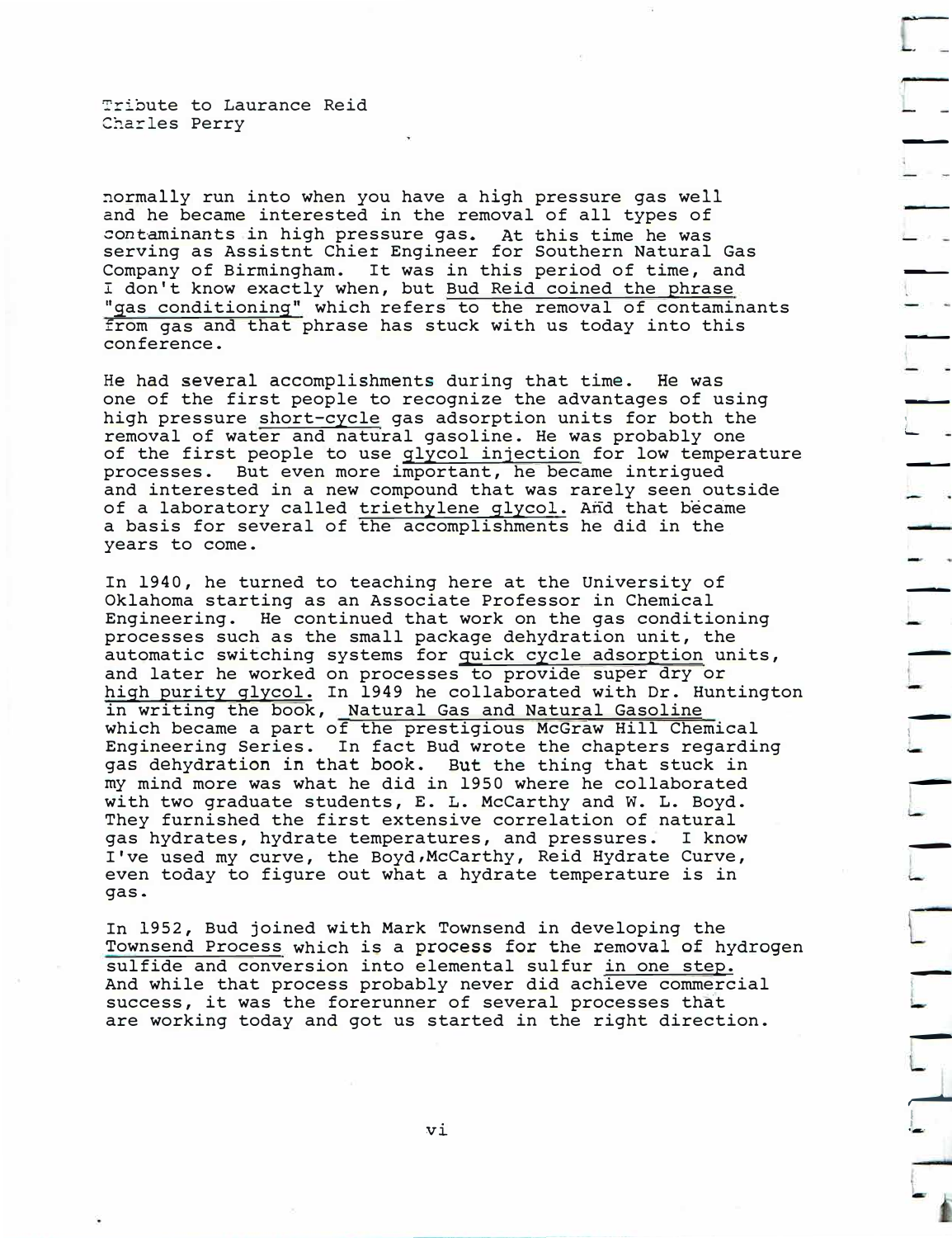In 1951, he founded the Gas Conditioning Conference which I'll talk about a little bit later, but he was described at that time as the permanent chairman of the Gas Conditioning Conference. in 1951 through 1956 he formed and became the first chairman of the School of Natural Gas Engineering at the University of Oklahoma. He doubled up in '55 and '56 to also serve as chairman of the School of Chemical Engineering.

In 1969 he became the chairman of the Southwestern Gas Measurement Short Course which was in its 45th year at that time and had been chaired by the late Dean Carson for many many years. But when Dean Carson died Bud picked up the ball and carried that one too for many, many years. And that conference continues today.

He served from '57 to '61 as Director of the University of Oklahoma Research Park. Then in 1969 he retired from the University of Oklahoma and became a consultant setting up his own consulting business. After that period of time I had many business ventures where we worked with Bud, joint ventures and things of this type, and perhaps I got to know him personally a lot better than I had known him when I was going to school. I thought he was a little aloof then he wasn't - but I just thought he was. He was a member of Sigma X:i and Tau Beta Pi (which were the two honorary engineering fraternities), AIChE, AIME. He has <u>published</u> so many papers and has so many patents I just lost count of them when I was trying to figure that out.

However, in 1970, Bud Reid was awarded the Gas Processors Association Hanlon Award, which is considered the highest honor possible in the gas industry, and I think it's significant (I was there at that meeting when he received that award) that Bud received it at a relatively young age and relatively early in his career. Most people who receive the Hanlon Award are right at retirement or maybe have already retired.

And talking about this conference here, the Gas Conditioning Conference - as I mentioned, it was founded in 1951 and, even though I was a student, a senior in chemical engineering at the time, I did not participate in that conference. I did hear about it. It was really just an ad hoc group that got together to bat some ideas around and talk about some problems, but it was so well received and everybody had gotten so much out of it that they decided at that time to make it a permanent affair every spring which they did. Bud Reid had two criteria that I've heard him say many times about this conference which carried through to today: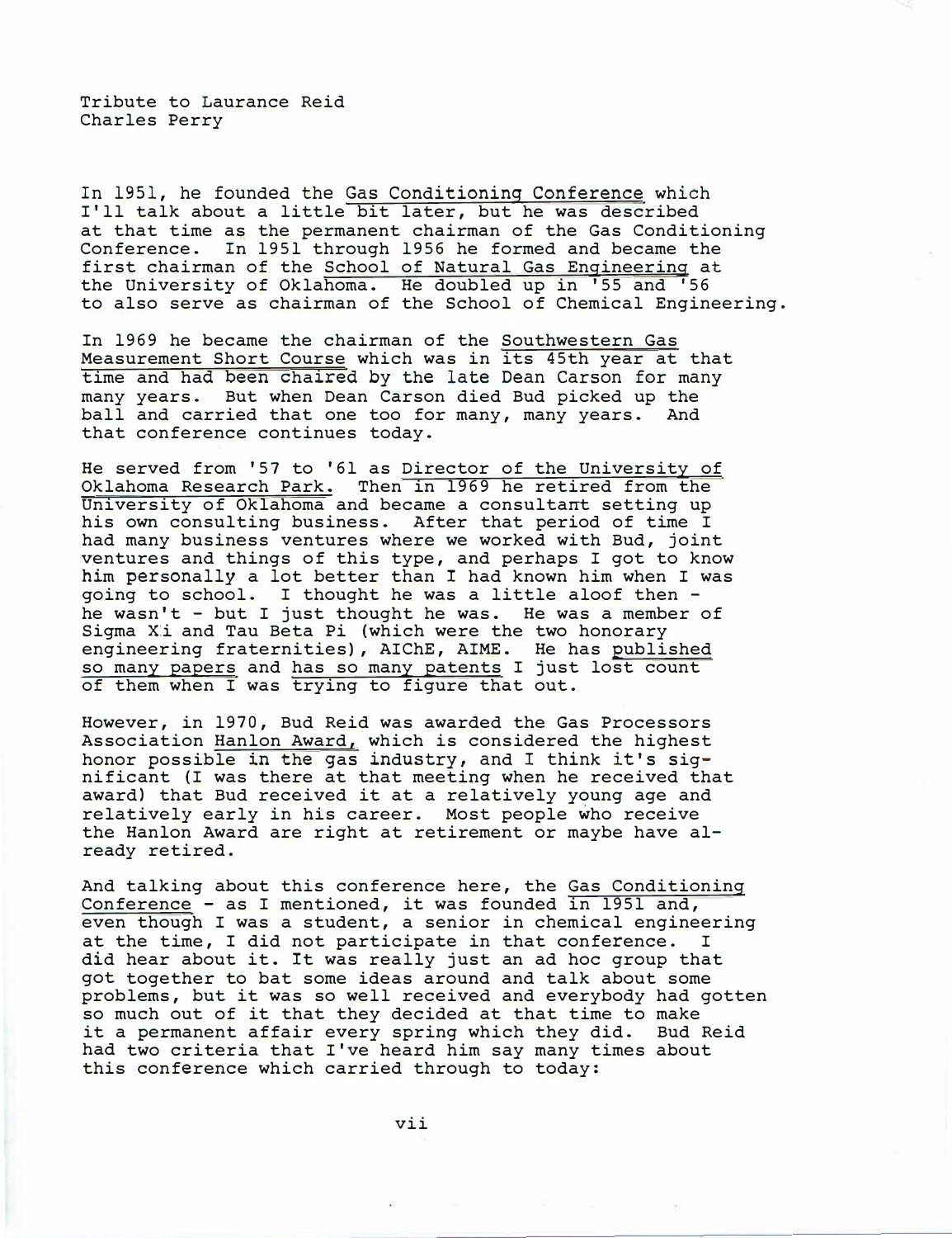> He wanted the conference to be small; he preferred 200 or fewer people in attendance. He felt that a small conference had a much better chance for a free exchange of ideas and he felt that was a part of the conference the exchange of actual experiences, ideas and particularly new ideas - and there would be no official recording of questions. If you have something to say you can get up and say it and not worry about the word getting back to the home office of what you might have said. And basically I've heard him say several times "you're free to say anything you think you're big enough to say." Needless to say over the years I've seen many, many very lively debates during the question and answer session of this conference where one guy over here would say something, somebody over there would say I don't agree with you, I think you don't know what you're talking about and - boy it would get started. But we would get some ideas that way and it worked.

In early 1970 Bud called me one day and I think he called some of the other fellows, Gene Goar and probably Bill Pearce, and I remember his words to me were "You know, I've figured out I'm not going to live forever and I'd like for this Gas Conditioning Conference to go on and I'd like to set up an Advisory Board to assure continuity of the conference." I readily agreed to serve and did serve on the Advisory Committee for several years. I think it's important that up till this time, and this thing had been going on for 20 years, that Bud Reid had personally solicited all of the papers, set up the entire conference, got everything himself personally without any help from anyone, didn't ask for it. I think all of us who were asked to come on that original advisory committee felt it was high time that, if it was that good a deal, we ought to share some of it and pass that work around among us so we did.

I remember many times in these conferences, the conference would open with a sort of basic paper on dehydration which Bud himself gave many, many times. I remember many times on Sunday night about 9:00 o'clock we'd be sitting around having a few drinks and bull session and all of a sudden Bud would get up and say, "well, I've got to go write my paper." I thought he was kidding about it but he wasn't; he'd go home at 9:00 or 10:00 o'clock and write his paper to present the next morning and he'd give a good one. But that's the way he felt like the conference worked the best;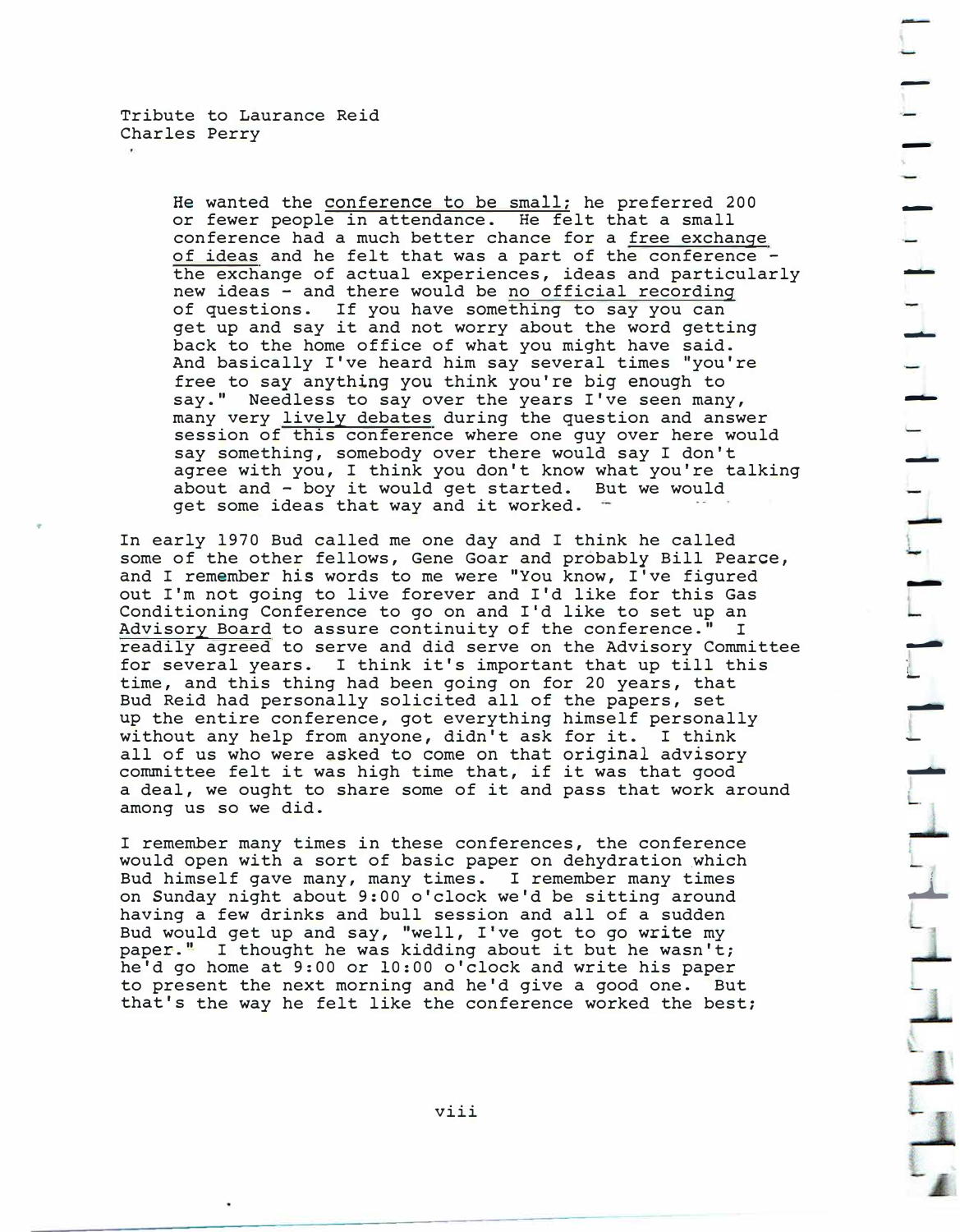-.

 $\sim$ ≒

 $\mathcal{R}_{\rm eff}$ 

--

-.

**it wasn't formalized, it wasn't something prepared way in advance, it was something where you really share your ideas.** 

**Now over the years, the Gas Conditioning Conference has been "the forum" for gas treating, dehydration, and cleaning. In 1976 when we had the 25th anniversary of this conference, we had an old-timer's reunion and had many of the original people whose names I remembered in this gas conference when I first began to attend and who perhaps stand out in the industry. Thinking about people like Professor Donald Katz from the University of Michigan, a fellow named Les Polderman, and another one named Bob Blake from Union Carbide who were prolific with papers, they always showed up here. We had a few of us around that, I hate to say it, Bill Pearce being one of the standout originals at that time; Jack Dingman, I saw him this morning, Jack's been here every time I can remember coming. So there are some of us that I'm afraid are still around. Several have hair as white as mine, but that was a thing that always irritated us the- most about· Bud Reid, his hair was as black the day that I last saw him as the day we first met. And somehow he was almost ageless in his personality and was the same with his appearance. but over the years, if you had anything new to say about gas conditioning this was the place to present it. It has continued to be a free exchange of ideas as Bud Reid wanted it to be.** 

**I last saw Bud in May of** '86. I **was up here to see a son and daughter graduate. I visited him when he was in the hospital. His health had begun to deteriorate at that time. but I had the b�st time; sat there all afternoon in the hospital visiting with Bud, talking about old times and some guys like Bill Pearce,** a **few things like** that. **But he hadn't changed a bit in 40 some odd years. I know his wife Mary, a wonderful person. I think she will be with you tonight. If you don't know her, you should meet her. Bud had two sons' Bob, who I know fairly well. Bob is a Vice President of Engineering with Petrolane. He lives in Long Beach, California. His younger son, Buddy is a physician; he lives in the Los Angeles area also. I think one of the funniest**  things though was that my mother was coming back from a trip **to the Far East and was in Tokyo airport going through one of the curio shops or something and** met this **nice American lady and man, got to talking and said she was from Odessa, Texas. They said, well we have a good friend in Odessa - Oh, who's that? - Charles Perry. My mother said, well that's my son.**